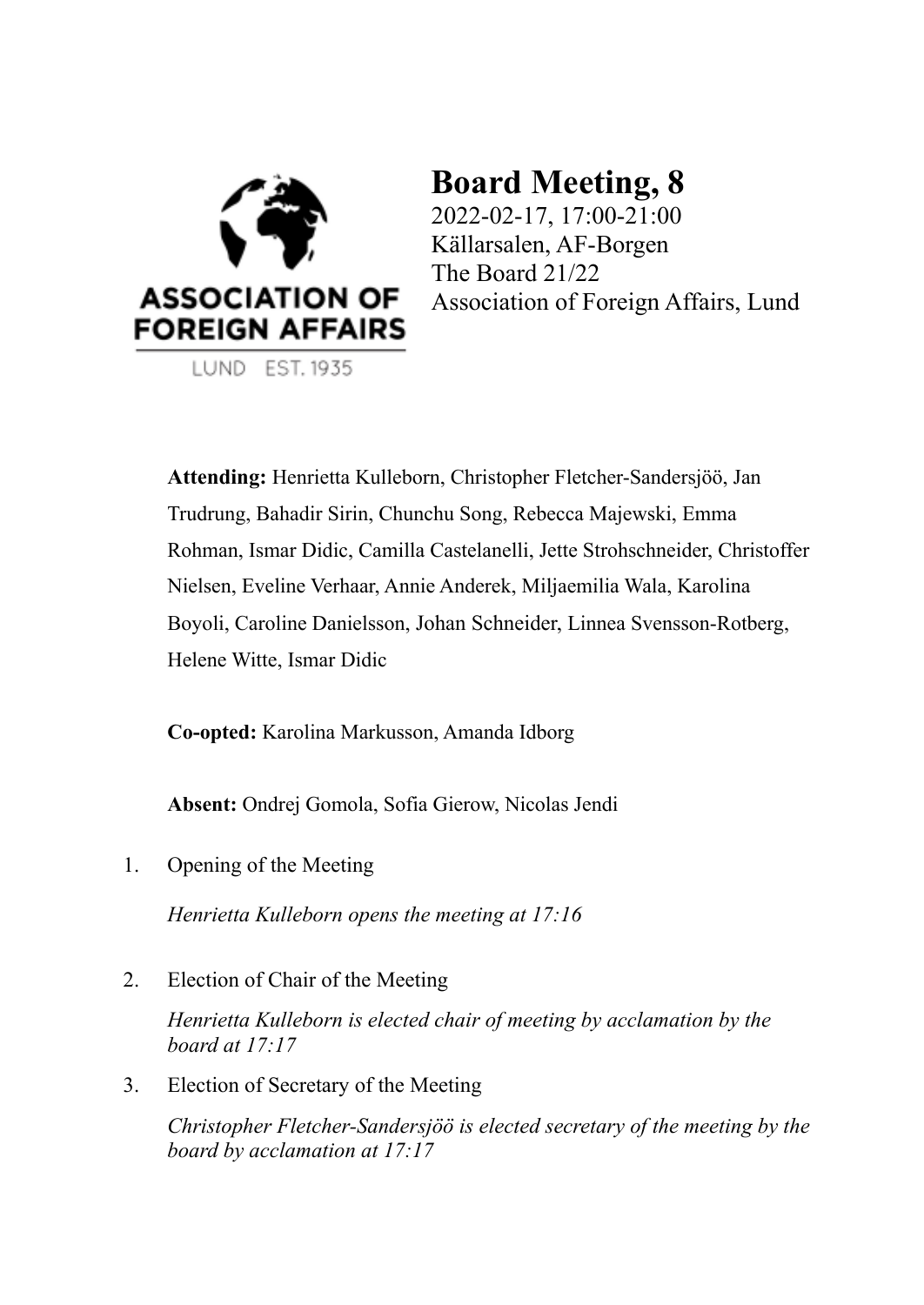4. Election of Attesters and Vote Counters of the Meeting

*Annie Anderek and Johan Schneider are elected as attesters and vote counters by the board by acclamation at 17:20*

5. Approval of the Electoral Roll

*The electoral roll is set at 17 and is approved by acclamation by the board at 17:21.*

6. Approval of the Agenda

*Henrietta Kulleborn got an email about representing an EU event and need someone to attend as Henrietta Kulleborn and Miljaemilia Wala can't attend. 23rd february, 11 march, 8th of april. Henrietta Kulleborn says that we can elect two dif erent representatives*

*Henrietta Kulleborn proposes adding a new point 15 about electing a representative. The following points will adjust accordingly.*

*The board approves by acclamation to approve the agenda with the added point 15 at 17:25*

7. Decision Point: Ratification of PC Decision

*No pc-decision*

8. Information Point: Working Group Update

**Project of the year group -** *Bahadir Sirin can approve the budget but is waiting for someone to sign the contract. (?)*

*Active members fund - Annie Anderek says they have a few suggestions with the money. Need to know how many active members we have so they can divide the money accordingly. Will have a vote on the board channel on slack about what to use the money for and will be ready for next board meeting.*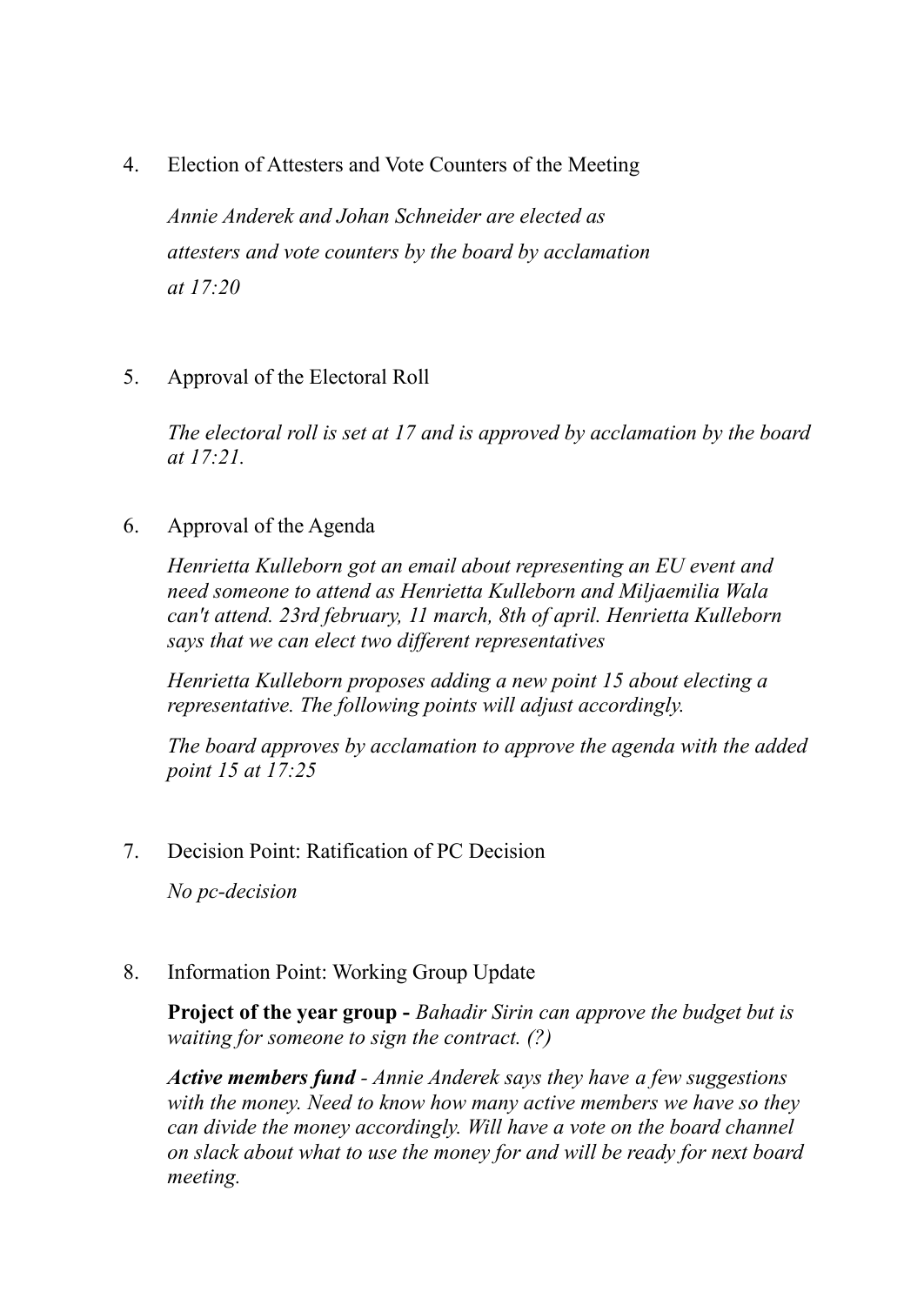*Henrietta Kulleborn says that they have budgeted for 5000 SEK and need to send in a motion because its over 3000 Sek*

*Senior Collegium - Jan Trudrung has collected data and has tried to reach out to old board members but have had problems. It is not possible to reach out to people with our private accounts or UPF Linkedin page. We need a premium account to contact people.*

*Johan Schneider suggested sending messages as a part of the connection request. Jan Trudrung says he is unsure about using private accounts to do this.*

*Miljaemilia Wala says that they can buy premium accounts.*

*Bahadir Sirin suggests that we can contact one board member from each year and then they can contact the rest of the board.*

*Jan Trudrung says that we originally wanted a form which they fill in and it might be more work for them.*

*Christopher Fletcher-Sandersjöö wonders how much a premium account costs.*

*Jette Strohschneider says that they have a free month and do all the work then. After that it costs 500-1000 Sek.*

*Henrietta Kulleborn says to check emails on Linkedin.*

*Christopher Fletcher-Sandersjöö says that it is usually hidden behind a wall.*

*Camilla Castelanelli suggests that we create a UPF account. Right now we only have a page. But this can be a problem because it is new with little connections (Scam alert).*

*Helene Witte says that if we can reach out with people through email and then we can ask them to contact people with a template.*

*Jan Trudrung says everything is ready in regard to templates, we only need a way to reach out.*

*Ismar Didic arrives at 17:38*

*Electoral roll is set at 18.*

*Linnea Rotberg-Svensson says that if we decide to reach out to specific individuals then she suggests an old board member she met in Berlin.*

*Henrietta Kulleborn says that previous board members or people we elect*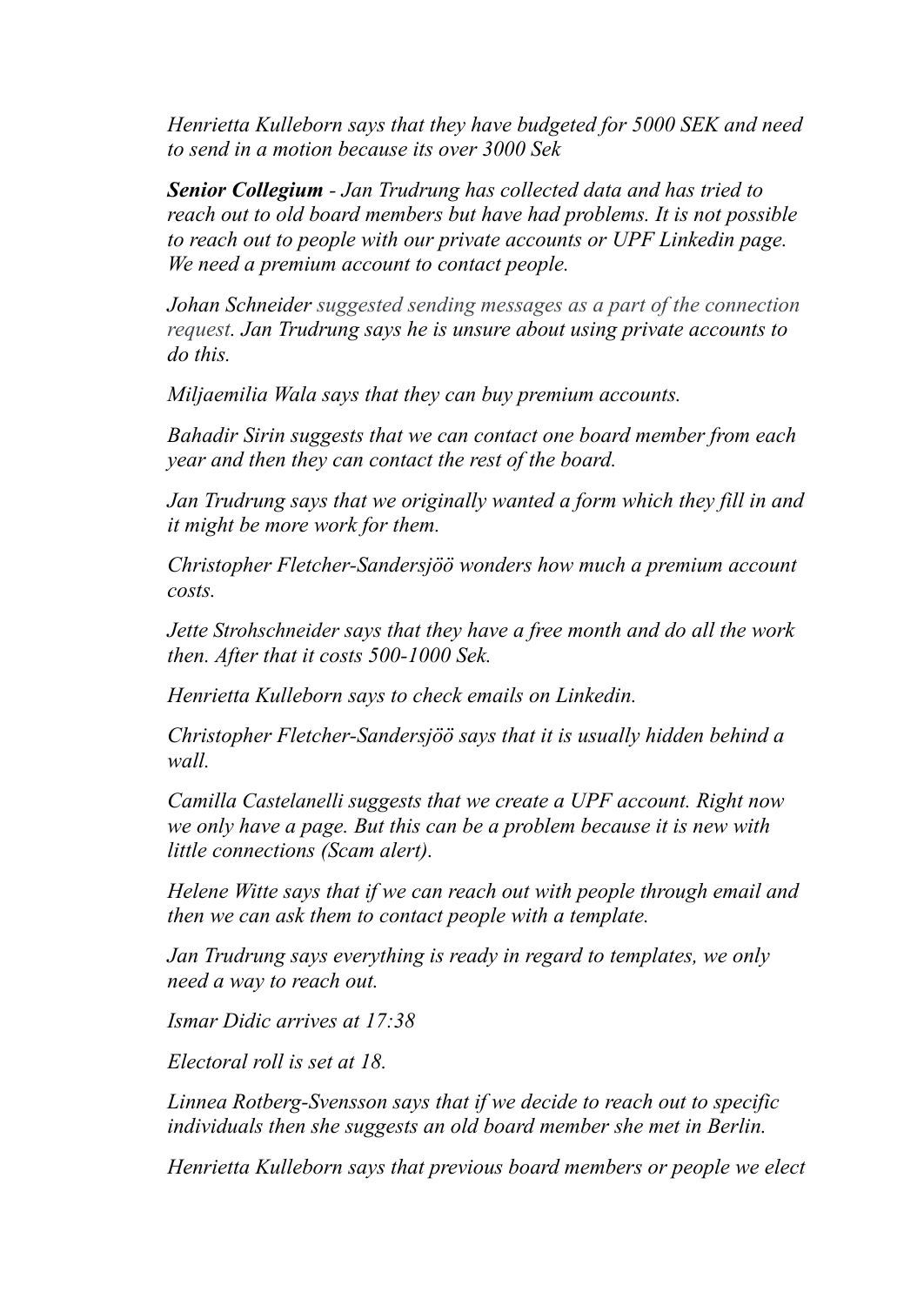*are eligible for senior collegium. So this board is automatically elected. Look for people we want to elect.*

*Jan Trudrung suggests having a database so we dont have an issue with finding emails.*

*Steering document - Annie Anderek says that it is done.*

*Recruitment - Emma Rohman does not have an update.*

9. Information Point: Communication

*Henrietta Kulleborn thinks that communications have become better but after Christmas it has gotten worse because people don't react or reply to messages or answer in threads. Henrietta Kulleborn wants to remind people to answer on Slack. You don't need to answer within 24 hours if you have much to do but tell them that instead of not answering.*

## 10. Discussion Point: Studentprästerna

*Henrietta Kulleborn, Bahadir Sirin, Vera Bibas, Miljaemilia Wala had a great meeting with studentprästerna and they suggested that they can start working with student organisations. Henrietta Kulleborn says that she needs to bring up with the board, she can't decide on her own.*

*Karolina Boyoli understands why it is brought up. Karolina Boyoli hasn't seen any benefit from the nation she is active in. We should instead collaborate with studenthälsan who are professionals and don't have a religious af iliation.*

*Henrietta Kulleborn (?) says that Studentprästarna is open for everyone and the service is not connected to you having to be christian and there are other organisations.*

*Miljaemilia Wala doesn't see any issues with studentprästerna but after Karolina Boyoli point, she has changed her mind.*

*Bahadir Sirin agrees with Karolina on many points but the main issue is that they aren't professionals and shouldnt be used if someone experienced something very traumatic.*

*Miljaemilia Wala says that even though studenthälsan is more professional they might not have experience with trauma, they are counsellors. The topic of Studentprästerna was brought up because it is good to have someone to talk with and have an outlet.*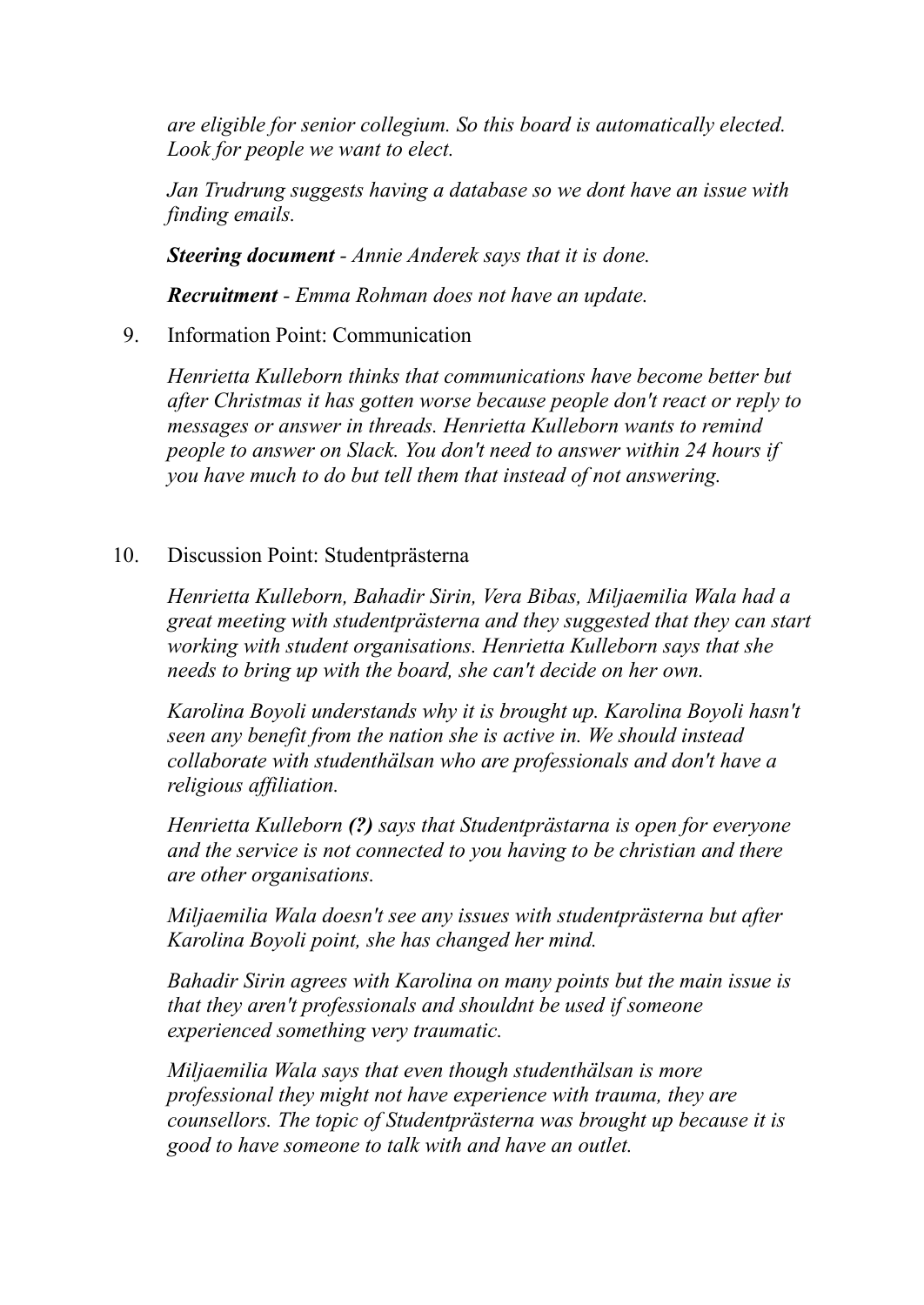*Christoffer Nielsen asks if it is possible to have collaborations with the two organisations?*

*Henrietta Kulleborn says yes.*

*Jan Trudrung says that it might be problematic if someone has a dif erent belief.*

*Bahadir Sirin points out again that bout having professionals*

*Miljaemilia Wala says that studenthälsan only has two psychiatrists.*

*Henrietta Kulleborn goes through discussion and clarifies that the board does not think a collaboration with studentprästerna will be correct for us. (look at my notes for reference).*

## 11. Discussion Point: Recruitment Strategy

*Miljaemilia Wala says that we don't have a recruitment strategy but we need one.*

*Miljaemilia Wala asks how we should work with recruiting new members and keeping old ones?*

*Camilla Castelanelli says that having chief recruiters part of PR was problematic, they should be attached to the board. PR might need a third head due to the workload.*

*Jan Trudrung brings up creating a HR department who can work closely with recruitment and with the secretary when it comes to membership. We need to be more visible. For example posters and doing something with the carnival*

*Miljamilia Wala asks if having a third PR head is feasible?*

*Camilla Castelanelli talks about the fact that because we recruit from social science there are PR skills lacking. We are lacking in reaching out to people.*

*Jette Stohschneider says that, as a former chief recruiter, it is possible to just be one doing the job. No need for 2 chief recruiters.*

*Linnea Svensson Rotberg asks Christopher Fletcher-Sandersjöö if there is a way to get a reminder about membership running out.*

*Christopher Fletcher-Sandersjöö says that if you download the cardskipper app then you will get an automatic reminder.*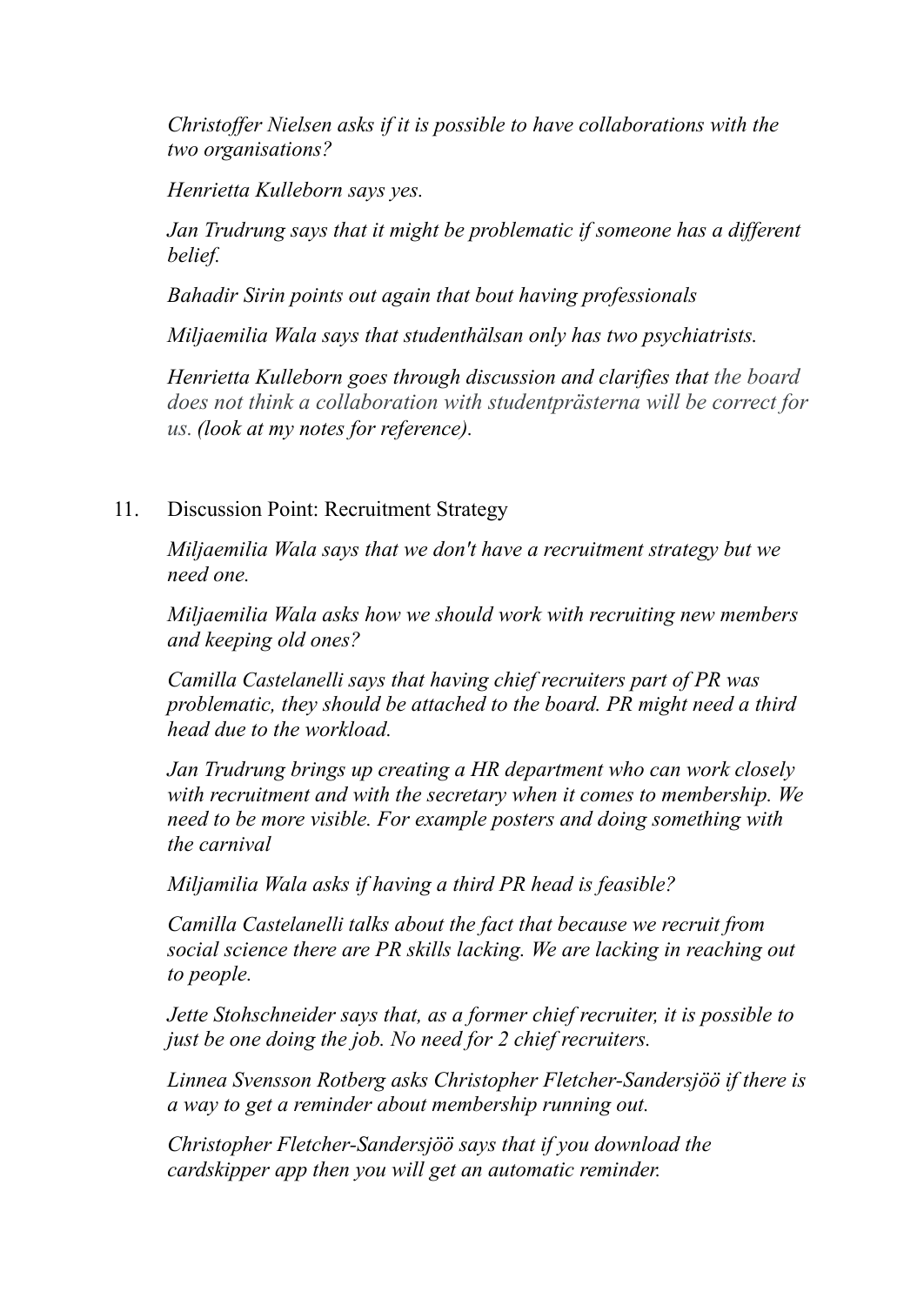*Linnea Svensson Rotberg asks if there is another way?*

*Christopher Fletcher-Sandersjöö says that he can do it manually but it's time-consuming.*

*Henrietta Kulleborn says that we need a chief recruiter but they shouldn't organise class visits and get active but should be around campus two or three times a semester to increase visibility. When it comes to being part of PR, it is hard for the presidium to keep track of trustee members who aren't part of a committee so someone needs to adopt them.*

*Henrietta Kulleborn says that Christopher Fletcher-Sandersjöö should remind people to renew their membership.*

*Bahadir Sirin says that social events and marketing them is a great way for recruiting.*

*Karolina Boyoli says that she agrees with having dif erent types of members but we need to change the statutes.*

*Miljaemilia Wala says that in Uppsala, the vice president is responsible for recruitment. The Board's responsibility is too vague.*

*Camilla Castelanelli says that having a welcome letter is a good idea. Maybe create an instagram highlight.*

*Jan Trudrung thinks of ways to stand out at fairs. Games, competitions and fika are great ways.*

*Henrietta Kulleborn says that we should invest in something for Hälsningsgillet.*

*Helene Witte wonders if everyone will be there at hälsningsgillet?*

*Henrietta Kulleborn says that not everyone will be there but people who didn't participate last time should do it.*

*Henrietta Kulleborn says that we should focus on BIG names. Ambassadors, ministers, EU and UN people. Malala could be interesting. We need to invite committee members to events to get a bigger outreach.*

*Linnea Svensson Rotberg, in regards to big names, is scared of having big names and then not having a big outreach.*

*Christof er Nielsen says that it is hard to get through and a bigger chance of them cancelling.*

*Annie Anderek says that the lecture Committee had a Nobel Peace prize winner and only had like 5 people attending. Need to get an audience*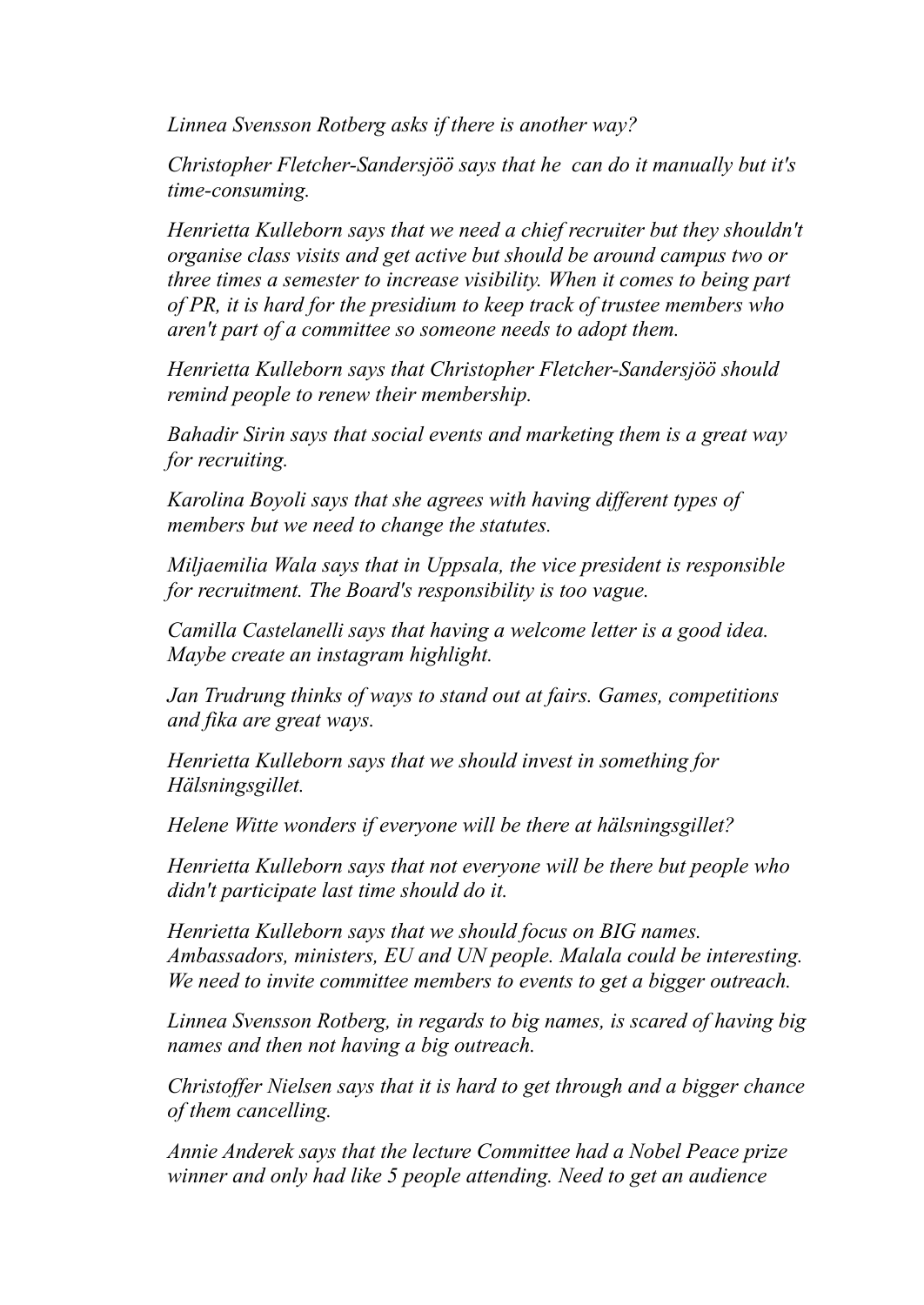*going before we think of big names.*

*Karlina Boyoli wonders how many ads we sponsor?*

*Camilla Castelanelli says all FBA grants related content. Disparity between people seeing the event and people willing to go.*

*Linnea Svensson Rotberg wonders what a collaboration with LUPEF is looking like?*

*Henrietta Kulleborn says that nothing is stopping committees from collaborating with LUPEF.*

*Annie Anderek says that the lecture committee had a collaboration with LUPEF last semester and had a bigger audience.*

*Karolina Boyoli says that if we are having a collaboration then we shouldn't focus on one lecture. Elections are a great way. UPF-LUPEF-University Department. Cheaper because the department can pay for a lot.*

*Henrietta Kulleborn explains the process of ending the debate to new board members.*

*Henrietta Kulleborn asks the board if we can end the debate?*

*Ending the debate is approved by the board by acclamation.*

*Miljaemilia Wala says that a new motion should be sent to the next board meeting but she needs help.*

*Jan Trudurng wants more context.*

*Henrietta Kulleborn says that for the next board meeting, re-write recruitment strategy and send a motion and ask if we can approve the re-written board meeting. 1st of march is the motion deadline.*

*Miljaemila Wala needs three people. Maybe the last recruitment group can attend?*

*Emma Rohman, Jette Stohschneider, Camilla Castalenelli, and Henrietta Kulleborn agrees to join.*

12. Break: 10 min

*Chunchu Song suggests not having a break due to a scheduling conflict.*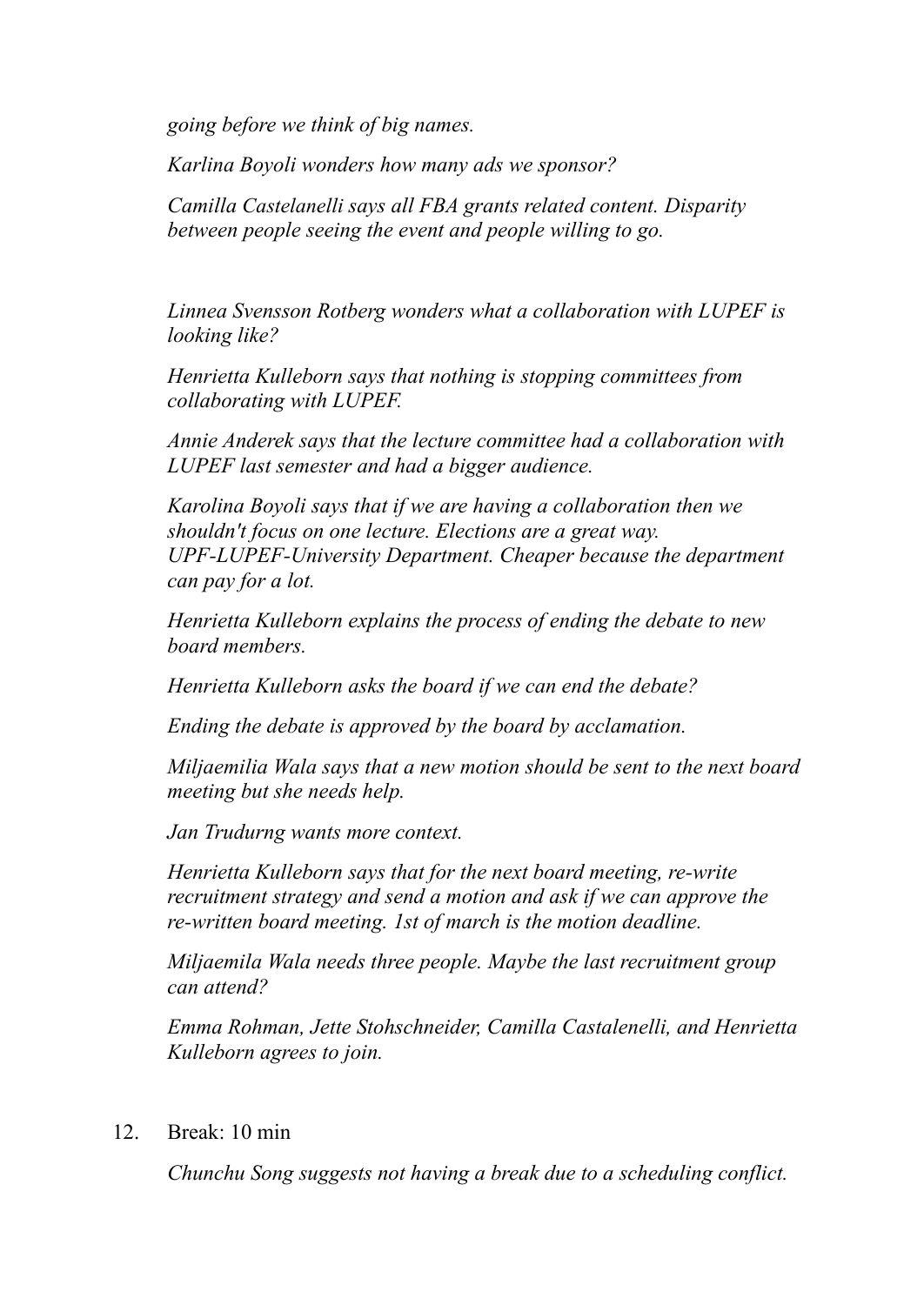*Henrietta Kulleborn asks the board if we shall have a break now or after the first motion?*

*The board agrees to have a break now Henrietta Kulleborn adjournes the meeting at 18.34 Eveline Verhaar joins the meeting at 18.40 Henrietta Kulleborn opens the meeting at 18.43 The electoral roll is updated to 19 at 18.44*

## 13. Motions

13.1. More Budget for the Ball

*Chuchu says that the discussion within the ball group is to remove the refill of the wine and the ticket will cost 50 Sek less. Chunchu Song goes through the economic aspect of the motion.*

*Bahadir Sirin doesn't drink and wonders if he needs to pay the full ticket price?*

*Chunchu Song says at the moment there is no other option.*

*Miljaemilia Wala wonders why medals are included in the price because some don't want medals. Why aren't there alcohol-free tickets?*

*Chunchu Song says no matter how many medals are wanted, the same order is made and thus af ects the budget. It is hard to ensure those who ordered an alcohol-free dinner wont get alcohol.*

*Karolina Boyoli says that there has always been a struggle to sell all tickets and we should take that in account when we budget for 150 guests. We are currently 318 members so that means half needs to go. Should budget for 120 people.*

*Chunchu Song said we budget for 150 guests due to the pandemic and thus people will be more willing to go now there isn't any restrictions.*

*Karolina Boyoli says that we have lost many members and there is no guarantee that people are more motivated.*

*Henrietta Kulleborn says that the anmodan list is longer this year and can be a reason for Chunchu to budget for more people.*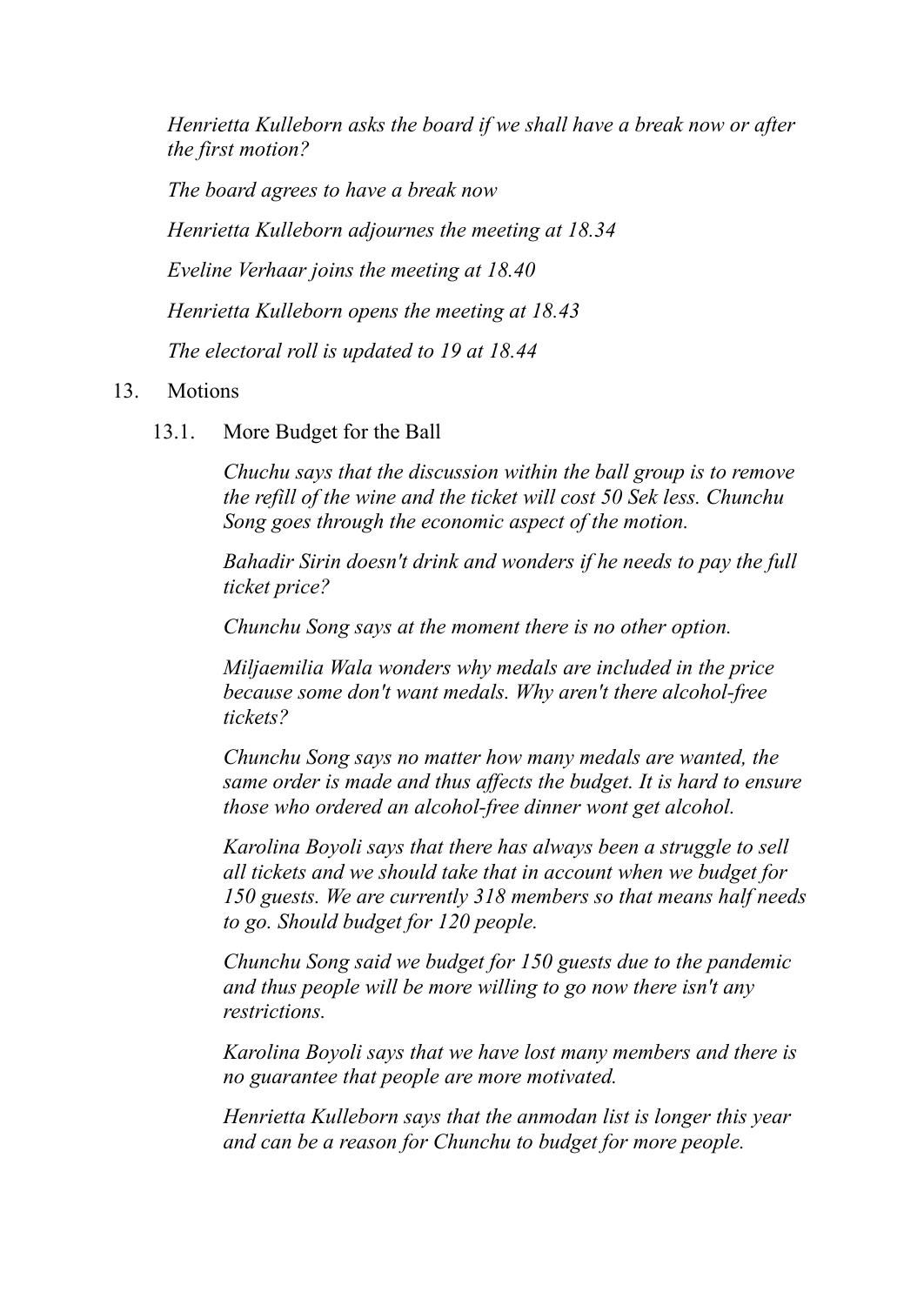*Johan Schneider says that there should be a non-alcoholic package.*

*Jan Trudrung wants clarification of the motion and money and entertainment.*

*Chunchu Song says that previous years had 20 minute long entertainment.*

*Helene Witte wonders what the medals are?*

*Henrietta Kulleborn says that one can get a medal for every ball to show that one has been at the ball.*

*Helene Witte wonders how many people will buy those medals due to the international crowd?*

*Henrietta Kulleborn says that never in the past had medals as part of the ticket price. Only had it last year due to having a lot of medals in storage. The medal cost should be an extra cost and not part of the ticket price. Henrietta Kulleborn understands that lowering the cost for when rejecting a second glass of wine but should rethink that because wine at grand is expensive. Grand Hotel doesn't have a dif erent price for non-alcoholic packages. Henrietta Kulleborn wonders what the 10000 will go to?*

*Chunchu says that it is for decreasing the ticket price.*

*Chunchu Song clarifies that it is also used to include a ticket for an after-party.*

*Henrietta Kulleborn says that we can lower the order for medals because we have a lot of medals in the of ice.*

*Miljaemilia Wala says that we shouldn't budget for 150 medals because we won't have that many guests. 100 SEK is a good price for medals.*

*Henrietta Kulleborn asks how much will an after-party ticket cost? Have you looked at after-parties at nations?*

*Chunchu Song says that they haven't checked with nations for an after-party. T-BAR is open longer and is closer to the grand hotel.*

*Rebecca Majewski says that medals are a big thing, especially for students who have been here for a longer time. For the after-party it is problematic because nations close earlier but it will cost 60 Sek which is half of a T-bar ticket.*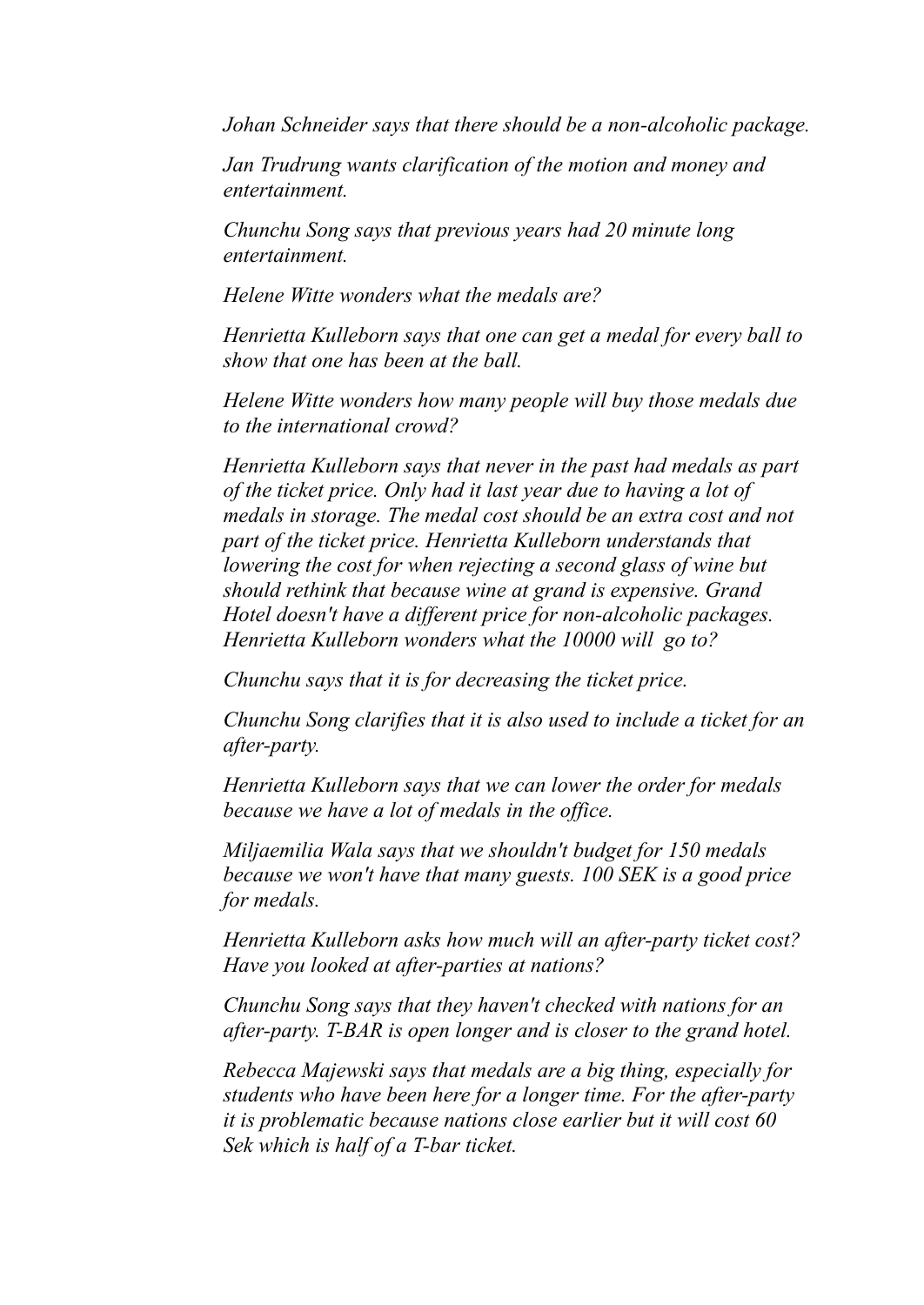*Bahadir Sirin says that we should change the number to 11,000 in the document*

*Karolina Boyoli wonders if 5000 for entertainment is enough?*

*Chunchu Song hasn't gotten a price for student bands except for one but they are too expensive.*

*Jan Trudrung wonders what the plan is with the 6000 sek?*

*Chunchu Song says that they will use that money no matter if the motion will go through.*

*Linnea Svensson Rotberg says that the good thing with T-bar is that they have 3 dance-floors.*

*Henrietta Kulleborn says that if the motion goes through, UPF have the possibility to budget for 16,000 sek for a ball and we are not sure many people will go. Henrietta Kulleborn suggests renting a DJ because it will be cheaper. Henrietta Kulleborn will be comfortable voting in the motion if she knows exactly what the money will go to.*

*Eveline Verhaar says that we should send a survey to ask if people are interested in going to the ball.*

*Helene Witte says that people shouldn't pay extra money for an after-party. It should be included in the ticket price.*

*Rebecca Majewski goes through dif erent options for the after-party. Nations might not be worth it due to their closing hours.*

*Karolina Boyoli says that it is not likely that everyone will go to a nation for an after-party. Must hire a guard for a party at a grand hotel.*

*Henrietta Kulleborn says that a guard is only required if we open up to selling to people outside.*

*Henrietta Kulleborn asks about the age limit at T-bar.*

*Linnea Svennson Rotberg says 20 if you are a member of studentlund, otherwise 24.*

*Christof er Nielsen leaves at 19.06*

*Miljaemilia Wala calls for end of debate.*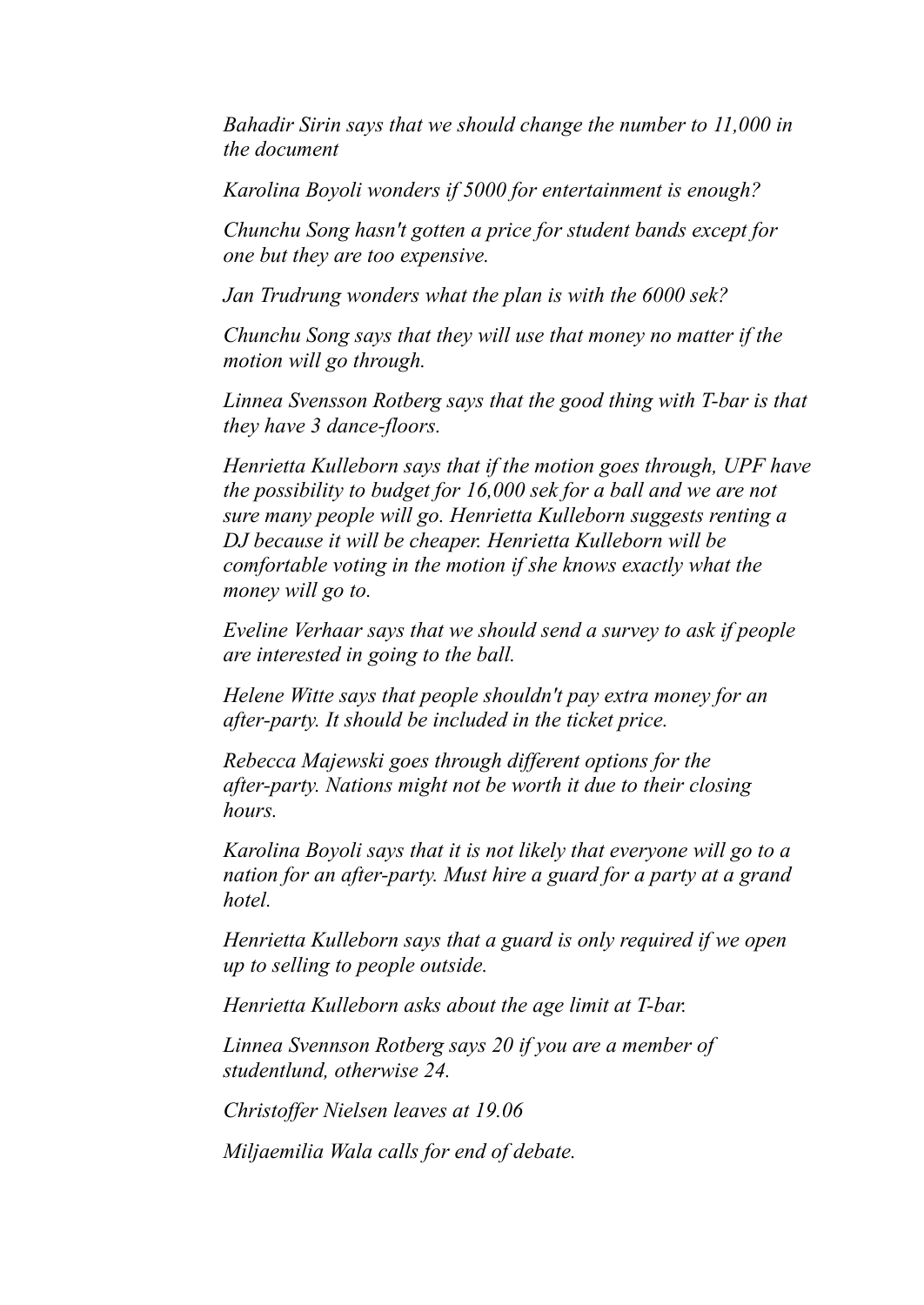*Electoral roll is set at 18 at 19.19*

*End of debate is approved, by acclamation, by the board.*

*Henrietta Kulleborn wants to send in a proposal.*

*Henrietta Kulleborn proposes that the board decides to cover the cost of the service fee at Nordic, printing of songbooks and posters, entertainment to the maximum amount of 8000 kr.*

*Johan Schneider wonders if the 6000 is included in the 8000 or not.*

*Henrietta Kulleborn says that it is not included.*

*Henrietta Kulleborn motivates the 8000 instead of 10000 because covering medal cost will not be included.*

*Karolina Boyoli wonders if the song book is the song leaflet?*

*Henrietta Kulleborn says it is the song leaflet.*

*Henrietta Kulleborn asks if we are ready to decide?*

*The board is ready to vote*

*Henrietta Kulleborn says the board will first vote on Henrietta's proposal, if that fails then go and vote on the motion sent in by the ball committee.*

*Henrietta Kulleborn proposes that the board decides to cover the cost of the service fee at Nordic, printing of songbooks and posters, entertainment to the maximum amount of 8000 kr.*

*Yes votes*  $= 6$ 

*Proposal is rejected.*

*Johan Schneider asks if the people who voted for Henrietta's proposal can vote again?*

*Henrietta Kulleborn says yes.*

*Henrietta Kulleborn asks the board if we can allocate 10,000 for the ball?*

*Yes votes = 15*

*The original motions is voted through*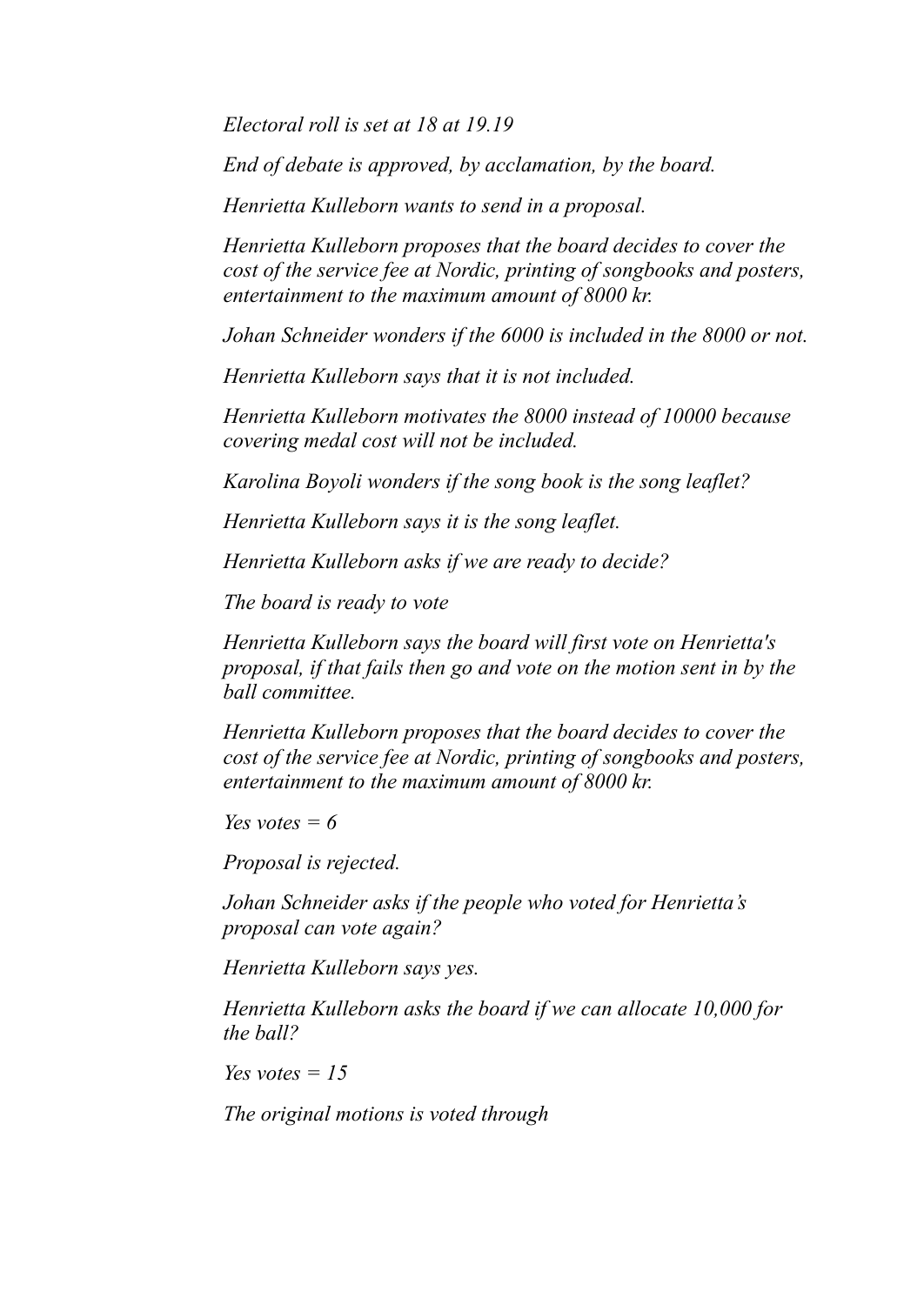13.2. Increasing Budget for Board Sweaters

*Miljaemilia Wala explains why the motion exists. Shipping cost and two extra sweaters.*

*Henrietta Kulleborn says that maybe we shall write a new proposal due to the risk of misunderstanding.*

*Miljaemillia Wala says that it isn't needed because we haven't paid yet.*

*Henrietta Kulleborn calls for end of debate*

*The board agrees to end the debate*

*Henrietta Kulleborn asks if we can go into decision?*

*The board agrees to go into decision by acclamation*

*Can the board allocated allocate a maximum for 11500 for 24 board sweaters?*

*The board agrees by acclamation to allocate a maximum for 11500 for 24 board sweaters*

14. Break: 10 min

*Henrietta Kulleborn adjourned the meeting at 19.37 Henrietta Kulleborn opens the meeting at 19.48*

15. Representing the board - EU

*Henrietta Kulleborn shares the schedule for the event on 23rd of february - 14.00-16.00.*

*There will be another one on the 11th of march and 8th april. Train fare and accommodation will be paid for. It is preferable to be the same person.*

*Henrietta Kulleborn wonders if we should have two or one representative?*

*Ismar Didic wonders if this information was sent out earlier?*

*Henrietta Kulleborn isn't sure.*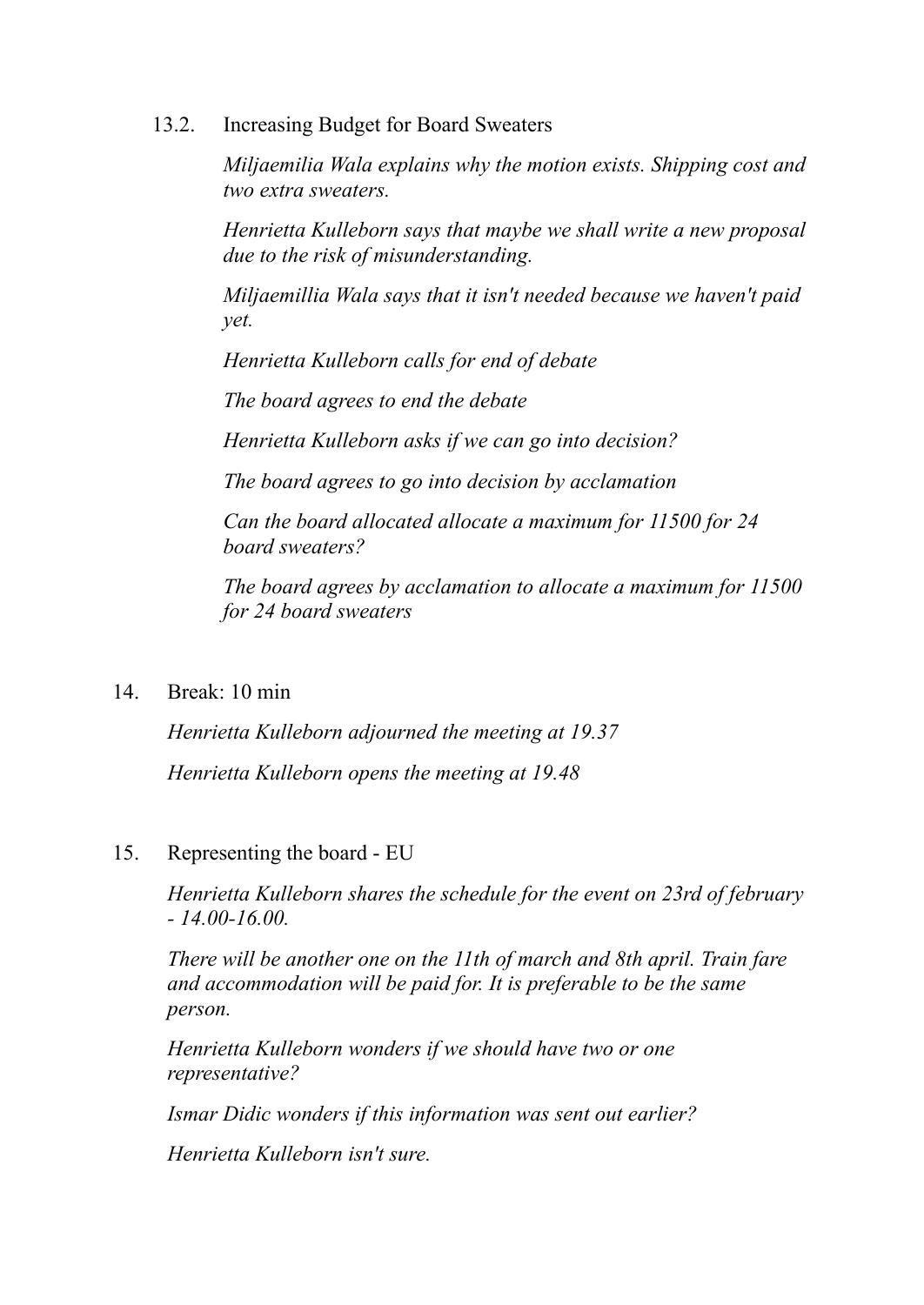*Jette Strohschneider says that it doesn't matter but can be good with two. Linnea Svensson Rotberg will be in Stockholm on the 11th so she can do it.*

*Emma Rohman expresses interest in doing this.*

*Jan Trudrng wonders if it is possible to have two people attending?*

*Henrietta Kulleborn clarifies that only one will go to the events.*

*Henrietta Kulleborn asks if people are interested in going on the 23rd of February.*

*Christopher Fletcher-Sandersjöö expresses interest.*

*Emma Rohman expresses interest*

*Christopher Fletcher-Sandersjöö explains why he is interested.*

*Emma Rohman explains why he is interested.*

*Emma Rohman gets 9 votes*

*Christopher Fletcher-Sandersjöö gets 1 vote.*

*Henrietta Kulleborn asks who is interested in going on the 11 march and 8th of April?*

*Ismar Didic is interested*

*Christopher Fletcher-Sandersjöö is interested*

*Bahadir Sirin is interested.*

*Bahadir Sirin withdraws his nomination*

*Ismar withdraws his nomination*

*The board elected Christopher Fletcher-Sandersjöö to represent UPF on the 11 of march and 8th of april.*

#### 16. Presidium Reporting Questions

16.1. Presidents

*Henrietta Kullebron wants to clarify that hällsningsigllet is on the 2nd of march and not the 2nd of february. Instagram takeover is*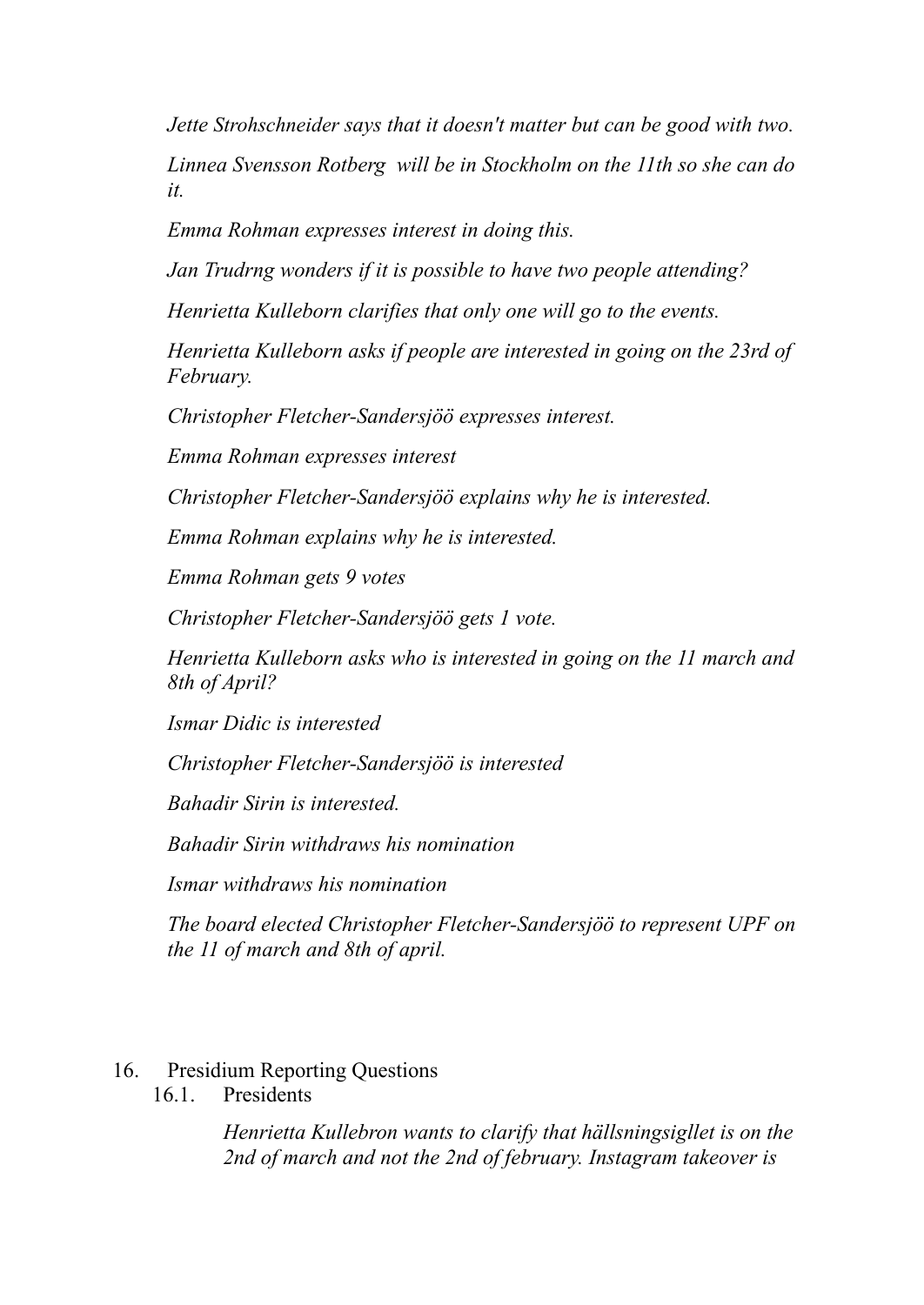*week 11.*

16.2. Secretary

*Chunchu Song asks if we have gotten new members? Christopher Fletcher-Sandersjöö says that we have lost 2 members since the committee reporting*

16.3. Treasurer

*We have paid copyright infringement*

16.4. UFS Representative

*Grant webinar is moved and will be held on Thursday february 24th 18-20.*

- 17. Committee Reporting Questions
	- 17.1. Activity

*Jette Strohschneider asks how the pub went yesterday? Did non-members participate?*

*Camilla Castelanelli wonders how they organise the quiz?*

*Chunchu Song says they had a projector and had a screen*

17.2. Career

*Johan Schneider says that the mentorship programme is up and running.*

17.3. Lecture

*No questions asked Ann Linde can't come to her lecture*

## 17.4. Magazine

*Miljaemilia Wala wonders how long it will take between print of the magazine and it being sent to their mailbox.*

*Bahadir Sirin says it will be sent out next week.*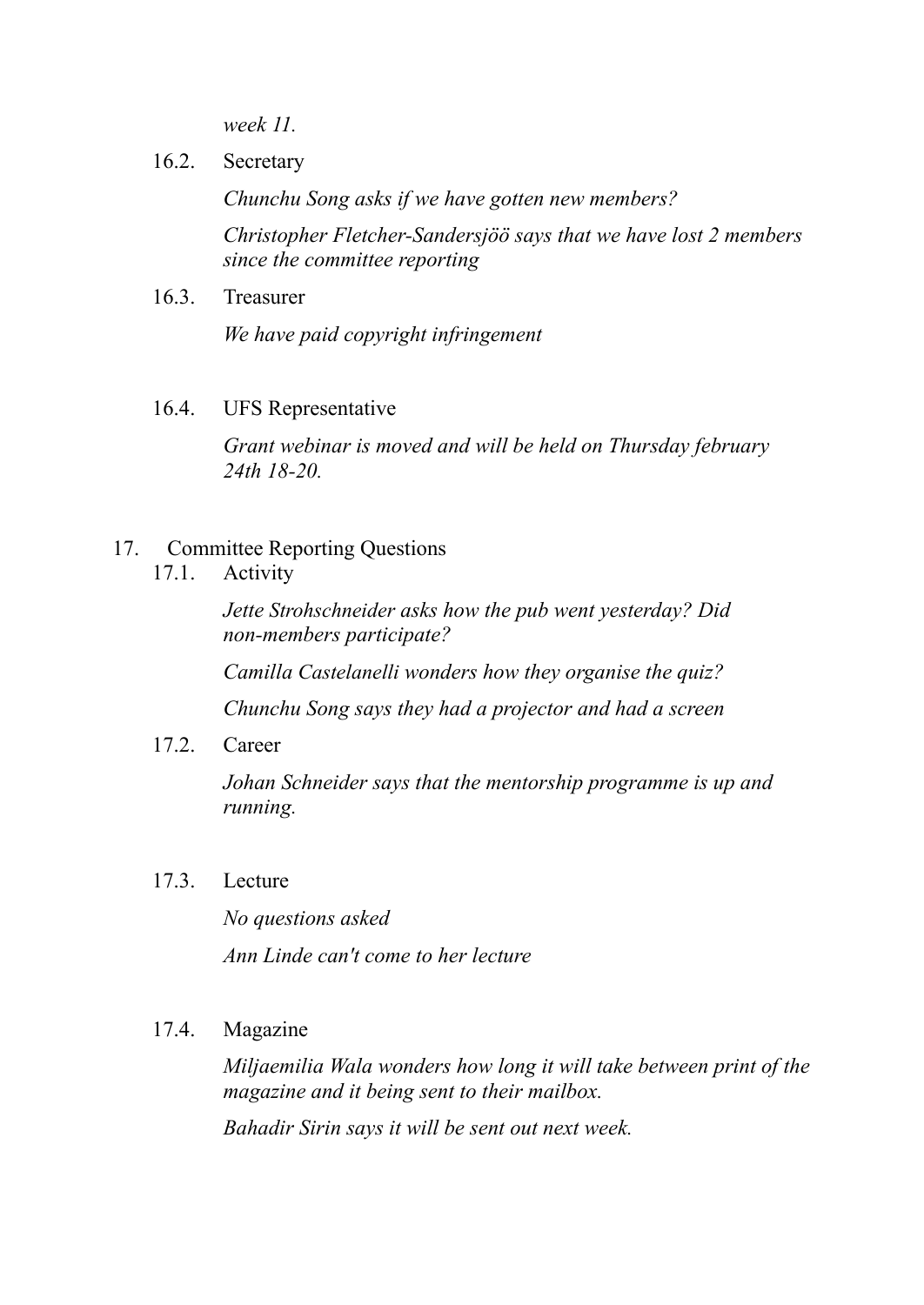### 17.5. Pod&Radio

*No questions asked*

## 17.6. PR

## 17.7. Travel

*Jan Trudrung asks Travel why they extended the application deadline?*

*Linnea Svensson Rotberg says that they didn't have such a big turnout. Applicants said that they weren't interested in going to meetings which is a requirement.*

*Jan Trudrung wonders if strategy changed?*

*Linnea says their strategy is telling friends and they have 1 more applicant.*

17.8. Webzine

*Helene Witte says that they are losing active members but have many in their Facebook group.*

*Bahadir Sirin says that they have people in their committee who are interested in writing more and wonders if it is okay to send them to webzine?*

*Helene Witte says that is alright.*

*Karolina Boyoli says that they should write to people individually.*

*Helene Witte states that it is their next step.*

*Rebecca Majewski wants clarification.*

*Helene Witte says that they have a lot of people in their facebook group and have written articles. Although after Christmas, many people have stopped attending meetings.*

18. Other Points

*No other points*

19. Confirmation of Next Board Meeting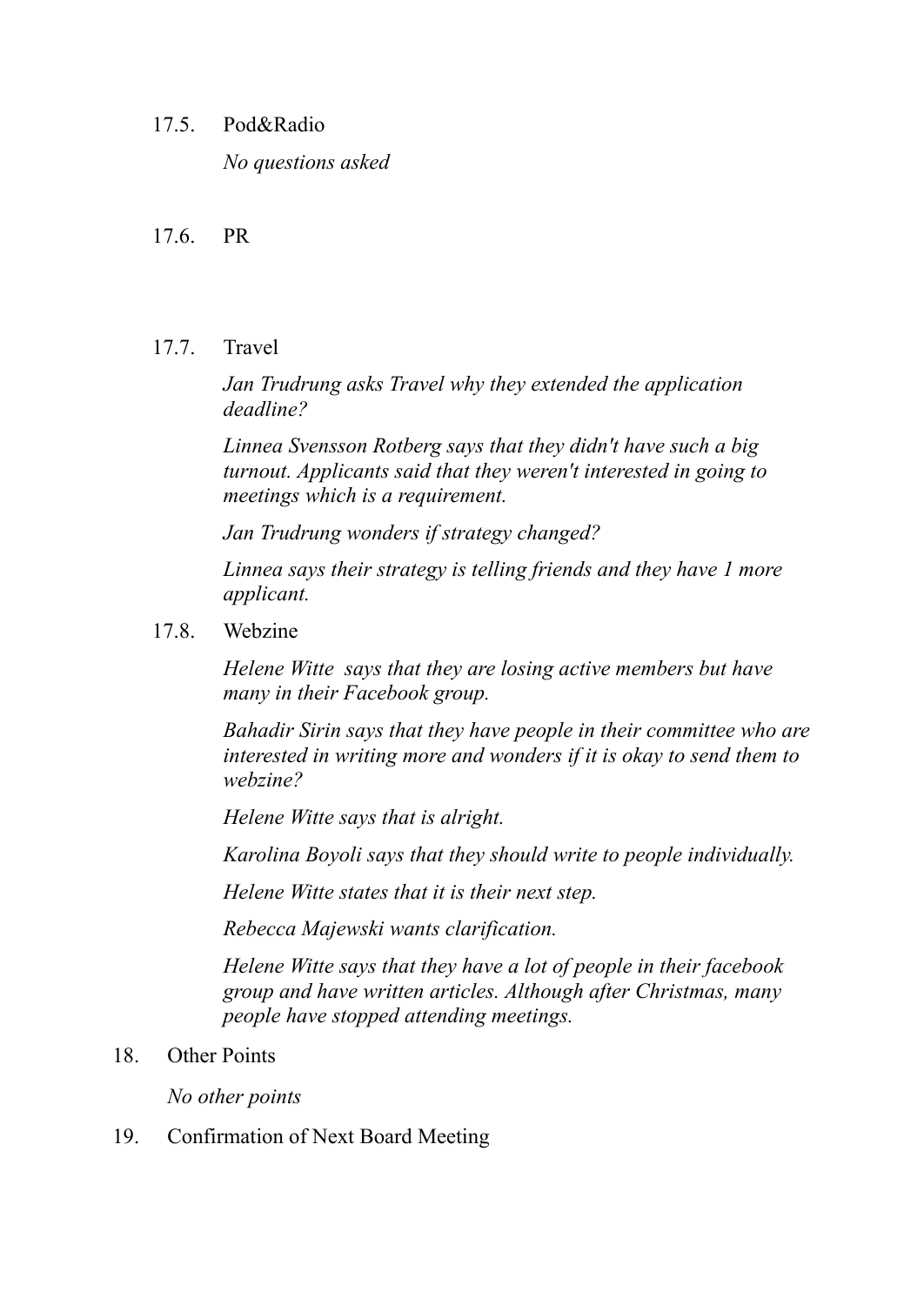*10th of march and it is an open board meeting which means that anyone can join. No co-option deadline.*

*Bahadir Sirin wonders where we will be?*

*Henrietta Kulleborn says Gustavscenen.*

20. Meeting Adjourned

*Henrietta Kulleborn adjourned the meeting at 20:31*